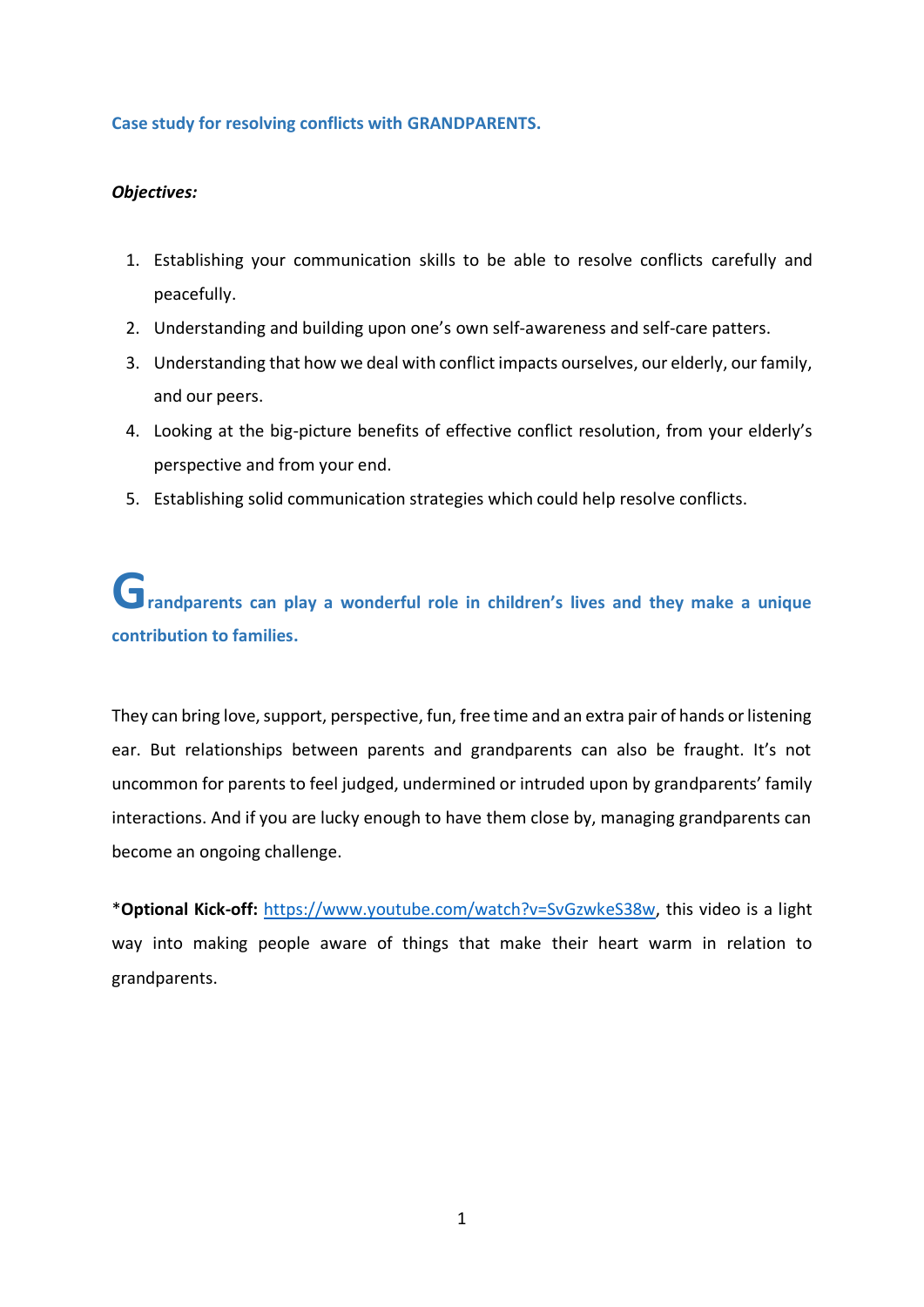#### **Introductory task:**

**1.** The panel in this video speaks about why grandparents are an integral part of a family for some and far enough away to have to fly to for others. They delve into why this relationship can provide many great memories and, at times, some challenges. Watch this video together**: <https://www.youtube.com/watch?v=dwiCVtj75G4> ,** reflect on what you can relate to and what you still cannot accept even if it seems normal to everyone. It is normal and healthy to have different perceptions. We all come from different backgrounds and we all give different definitions to things and actions. This video will act as a reflective aperture for the upcoming guide.

The quick guide to managing grandparents, common conflicts and how to resolve them.

## **1. Managing grandparents' unsolicited advice**

The problem with unsolicited parenting advice is that we usually experience it as criticism. Being told what we 'should' be doing feels pretty much like being told that we are doing it ALL wrong. And when the topic in question is the most precious and sensitive in your whole life (aka your child), it seldom goes down well.

**Resolution**: Assume the best. Try to remember that the misplaced advice is almost certainly being given with good intentions. Grandparents know from experience how hard it can be raising children and they want to help (and to shortcut your learning for you). It is meant well, so try to avoid getting emotional or offended. If a grandparent offers unwanted advice, just nod and smile and do it your own way. Or make it clear that you value them but will ask for advice if you need it. ("*I really appreciate your support. I will definitely ask for advice if I need it, but I want to do this my way*"). If you find constant criticism hurtful, tell them that straight and ask them to stop.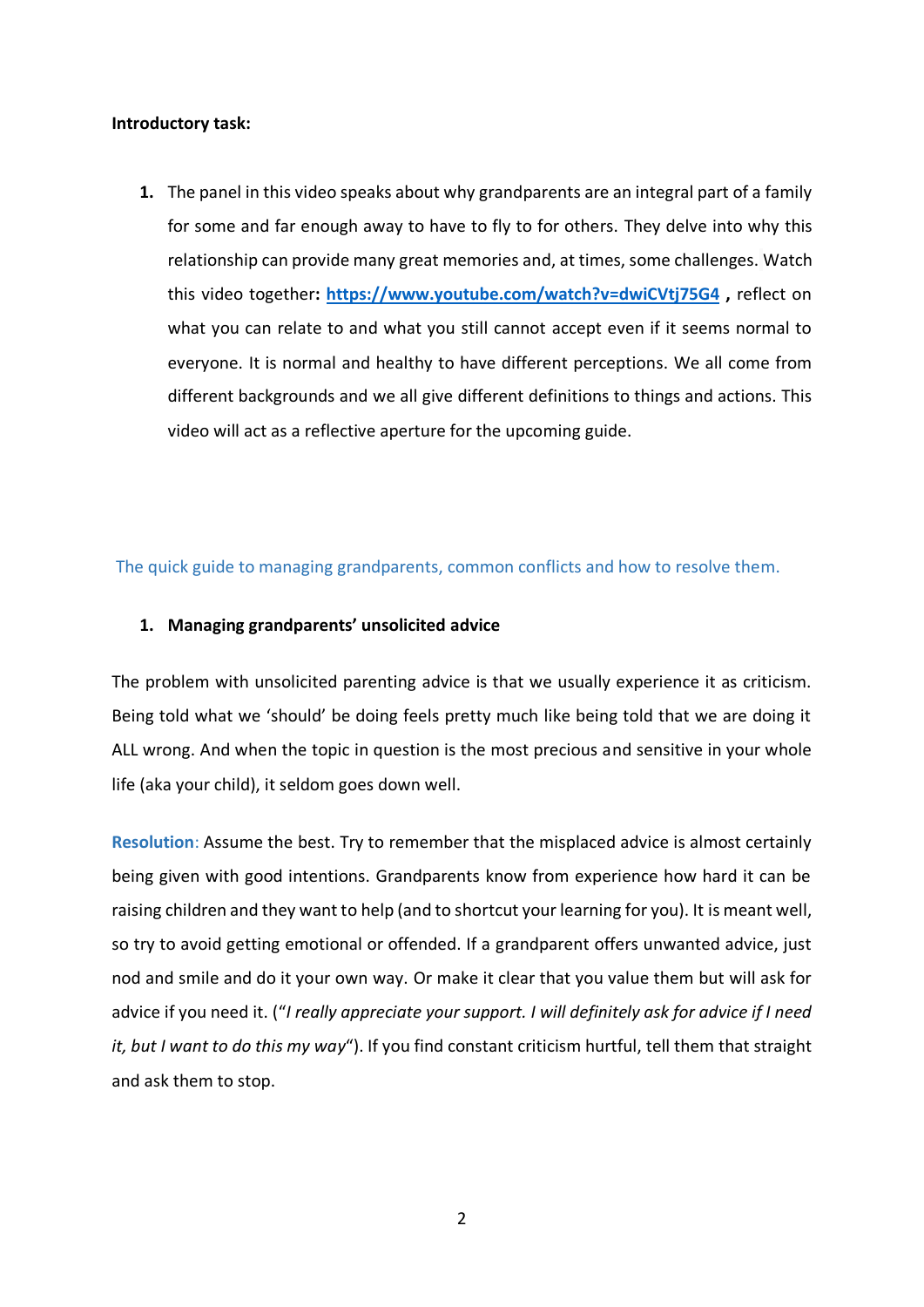## **2. Managing grandparents' overindulgence**

The brilliant thing about being a grandparent is getting to share all the best bits of children but walking away from the difficult bits. Sometimes this comes out as full-on spoiling – buying excessive presents, feeding the kids chocolate, letting them do things they know they are not allowed.

**Resolution**: Most grandparents only get to see their grandchildren occasionally. They do not get all the lovely benefits of daily hugs and bedtime stories. So, they can be forgiven for trying to leverage some extra love and affection when they are around. A little bit of occasional and affectionate spoiling is not going to do any harm. So, if it is not getting out of control, try to be happy about the loving relationship your kids have with their grandparents. If it is too much or too often (or if grandparents are involved in regular childcare), you may need to set some rules. But you will find it easier to resolve if you acknowledge their needs and look for compromises. ("*I know it makes you happy to buy toys for Maria, but she already has so many and I want her to learn the value of things. Can we find a compromise that would keep us both happy?* ").

#### **3. Overinvolved grandparents**

Sometimes, grandparents expect unlimited access. They want to be in on everything. The first feed, the first bath, first steps, first words, first day at school... While involved grandparents can be a major bonus when it comes to getting some time to yourself, over-involvement can often come with a lot of opinions/advice/indulgence. Or it can just get in the way of you and your partner setting up your own family and building your life together.

**Resolution**: Grandparents can feel displaced from the centre of your life when a child comes along. Or maybe they are trying to work through mistakes they feel they made with their own children. Or perhaps, they just love being connected with their grandchildren and enjoy their company! Rather than pushing them away, try to set some habits that will help you manage the contact. You could say "*It's brilliant that you want to spend time with John, that's so supportive. He gets really grumpy when he is out of his routine, so it helps most if you come over in the afternoons/on Saturdays/for just a couple of hours.*"

3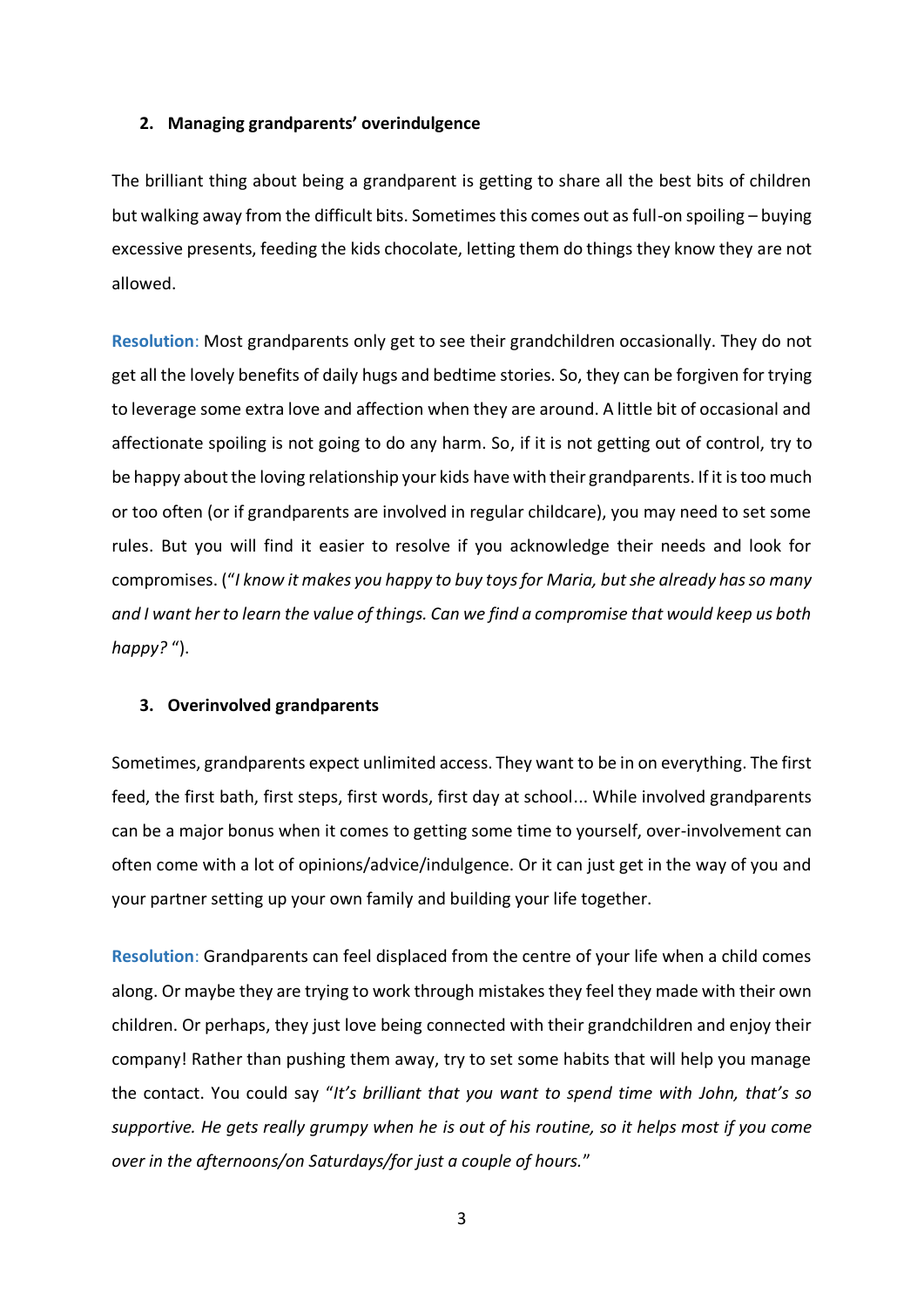#### **4. Disengaged grandparents**

The opposite can also be a huge issue. Having young children is a tough period in any family and you may have expectations for support from your parents or parents-in-law that are not being met. Grandparents may be far away or happily filling their lives with all the things they could not do when they were younger because of work and children. If yours is not the first grandchild, they may have already got over the flush of excitement of being grandparents. Or being with kids just is not their thing.

**Resolution**: If you need help, be straightforward and ask for it. Do not allow reluctance to admit that you are struggling to get in the way. Be direct and ask for what you want. If they cannot give that, ask them what they might be able to do. They might just have been waiting for you to ask….

#### **5. Managing grandparents who won't stick to your rules**

This is a particular problem when grandparents are regularly involved in babysitting or childcare. Whereas occasional spoiling is acceptable, rule-breaking by grandparents who are part of your regular childcare arrangements is more problematic.

**Resolution**: Make the rules crystal clear. If problems arise, have constructive problem-solving discussions (away from the children). Own the problem, do not distribute blame. It is pivotal to aim for collaborative and explicit solutions: "*I find it really hard when you let Klara snack in the afternoons because then she does not eat her dinner and gets hungry right before bed. Please can we find a solution?*"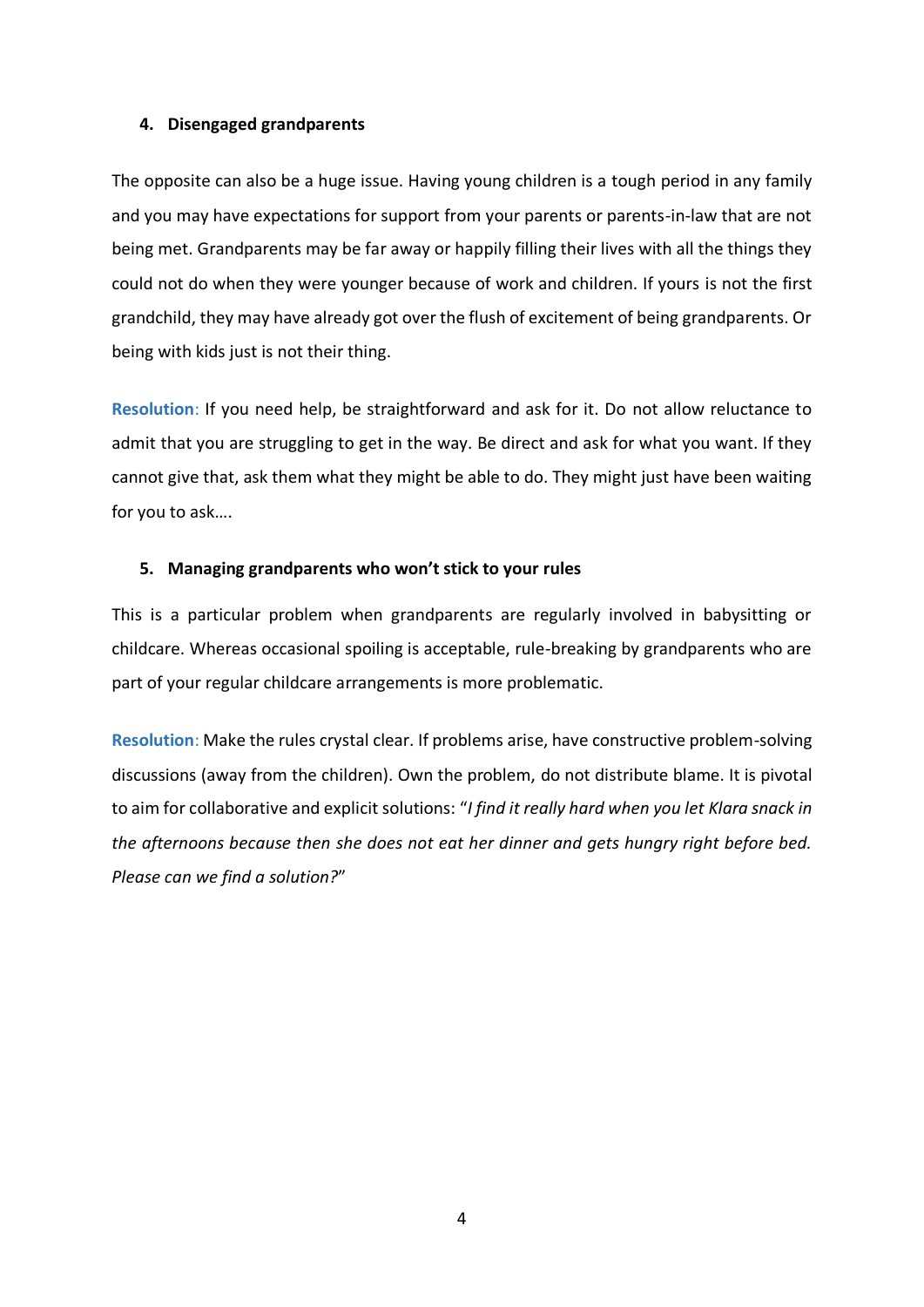## **Talking through conflict: tips**

- Stay calm, stop what you are doing, make eye contact, listen, and treat your parents/in-laws with respect.
- Let your parents/in-laws have their say. Be open to hearing your parents/in-laws' point of view. When they have finished, you can talk.
- Be open about your feelings. This can help your parents/in-laws' to understand why you want him/her to do or not do something. For example, "I feel worried about you giving everything Sarah asks for. I really wish she starts to understand the value of money and that it does not fall from trees", or "I feel that it is important for our family to celebrate dinner together. The TV is killing communication. Please do not let the children use technology during this special time".
- Explain your view simply and briefly, making it clear that your main concern is for your child's wellbeing, now and in the future. For example, "I need to make sure they learn to respect authority but that at the same time they are not afraid to fight for what they do not feel right".
- If you can, be prepared to [negotiate with your](https://raisingchildren.net.au/teens/communicating-relationships/communicating/negotiating) parents/in-laws and compromise. When you compromise, you demonstrate [problem-solving skills.](https://raisingchildren.net.au/teens/behaviour/encouraging-good-behaviour/problem-solving-steps) For example, your parents/in-laws might want to buy a new car for your teenager, and you hate the idea of them just getting something without even working for it. A compromise might be that after suggesting they work for the summer with the prospects of buying a secondhand car, you come up with an agreement with your parents/in-laws that if they show dedication and they work, then you parents/in-laws can help them with extra money to buy a new one instead.
- If you have to say 'no', try to do it in a calm, understanding and respectful way. For example, "I understand that you want to buy him/her a new car. But right now, it is of utmost importance that he/she learns how hard it is to earn money. A job experience can not only give them an idea of the value of money but will also help them work and explore their dream job".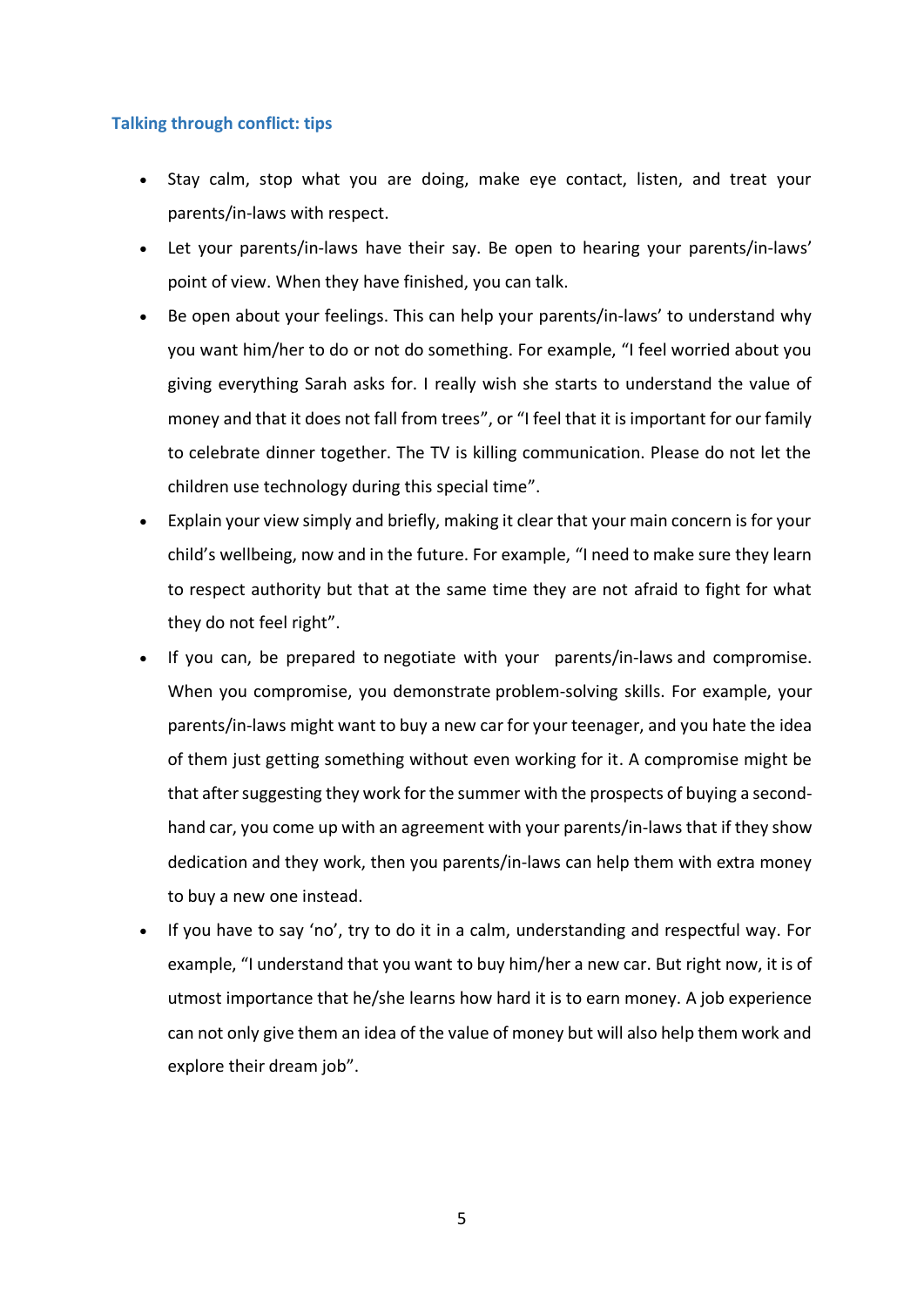#### *Dealing with conflict aftermath: tips*

Despite your best efforts, it might take a while for you and your parents/in-lawsto calm down after a conflict. Also, your parents/in-laws might feel disappointed if you have not given them the opportunity to be in your life and the life of your children as much as they would like to. Thus, it is fruitful to try and help your parents/in-laws to calm down by showing your understanding, letting him/her express his/her disappointment, or giving him/her space if he/she needs it. Again, remember to look after yourself, talking to someone you trust can help you feel better about the situation. When everyone is on the same page in the area of discipline, things run pretty smoothly.

#### *Handling violence and toxic grandparents*

Toxic grandparents are not harmless. Most of the time, we place importance on having an extended family, and grandparents are a big part of that. Toxic grandparents can be manipulative, controlling, self-serving individuals who can do a lot of damage if not kept in check.

If you are facing the problems of a toxic grandparent, these **10 signs** can help you understand the problem and navigate your way towards it:

- 1. Undermining you as a parent.
- 2. Denying having made any parenting mistakes.
- 3. Feeling entitled to time with grandchildren.
	- 4. Playing victim.
- 5. Trying to buy the grandkids' love with gifts.
	- 6. Manipulating to get what they want.
	- 7. Meddling in your parenting choices.
	- 8. Playing favourites with Grandkids.
	- 9. Wanting to be 'Grandparent NO.1"
- 10. Telling your child critical or hurtful things.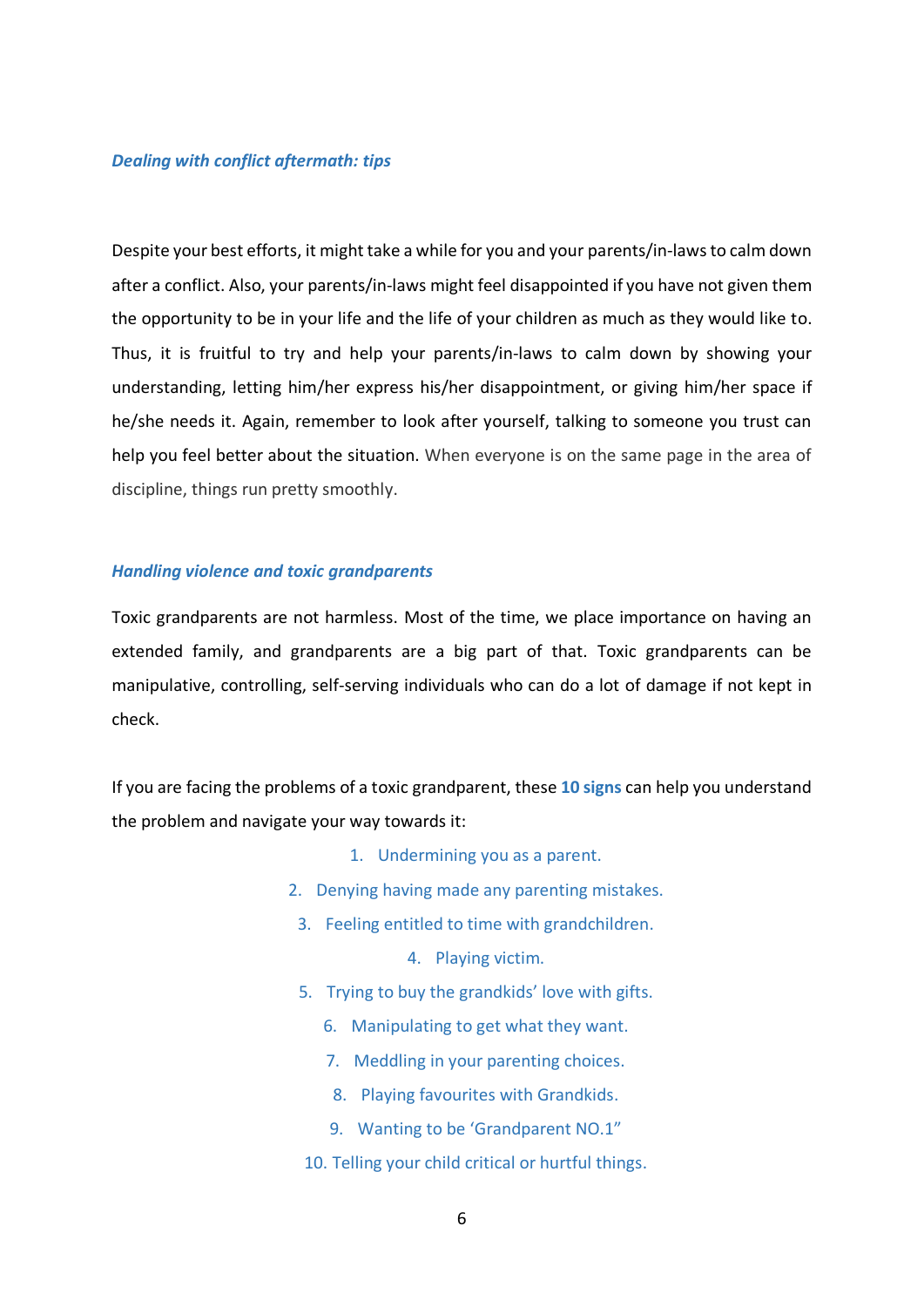#### **Important to keep in mind:**

It is normal for grandparents to exhibit meddling tendencies or to want to spoil the grandkids, however, toxic, or narcissistic people have severe emotional deficits that produce an entirely egocentric worldview. To them people are tools, and that includes children. They are a means to an end and since kids are known to be innocent and trusting, they are an easy prey for a manipulator. Moreover, if that comes from someone who has a track record of being an abusive parent, you have to be extra vigilant about allowing them near your children.

 … when no one is the only solution and when toxic grandparents are hurting you and your children and refuses to acknowledge the harm and/or stop, cutting ties with them may be your only option.

Also, if you find it hard to control your own anger or violence towards your in laws/parents, you might also find professional help useful and for this you might wish to refer to the **'Service Directory'.**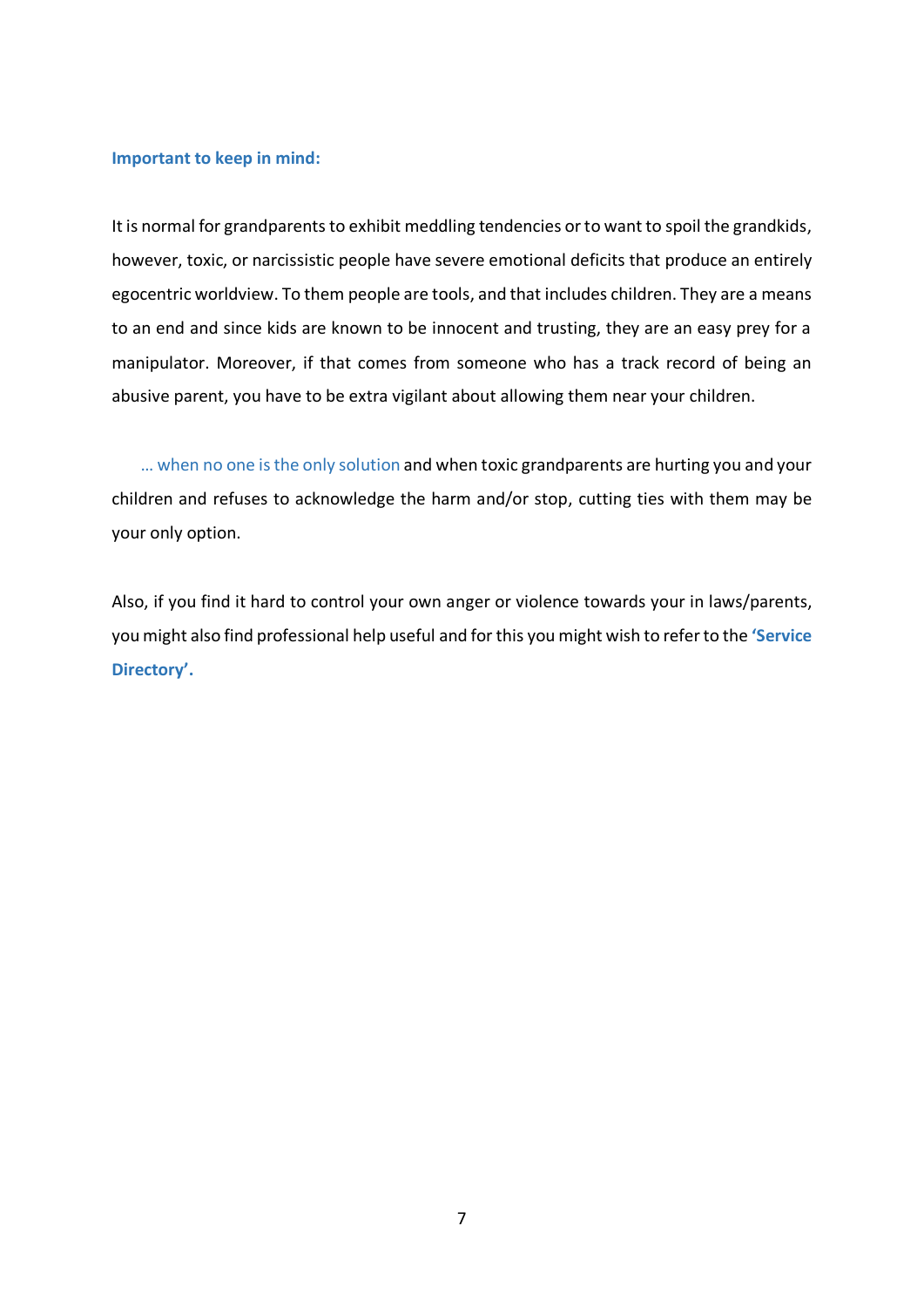## **First things first:**

*Most importantly, as a parent you have rights and responsibilities! Thus, it is important to keep in mind that:* 

# ▪ **You are to be treated with respect.**

You, along with everyone else in the family, have the right to be treated with respect. This includes not only parents and in laws/grandparents, but also siblings and extended family members who may be living in the home.

# ▪ **It is pivotal to set the rules and control privileges.**

You have the right to set rules and limit privileges when rules are not followed. If your reality falls under that of a toxic in law/grandparent, it is important that before you go 'no contact', you make sure that you have exhausted all other options prior to cutting ties permanently.

• **If all fails**

If all fails, and you believe that contact with the grandparents is damaging your child, let them go!

# *\*Debriefing and reflection time:*

- *1) How do conflicts with your parents/ in laws make you feel?*
- *2) When faced with a conflict, the first question to ask yourself is: "what is really going on here?"*
- *3) Did he/she really mean it like it sounded?*
- *4) Is there some information I am missing here?*
- *5) Am I looking at the situation from their viewpoint?*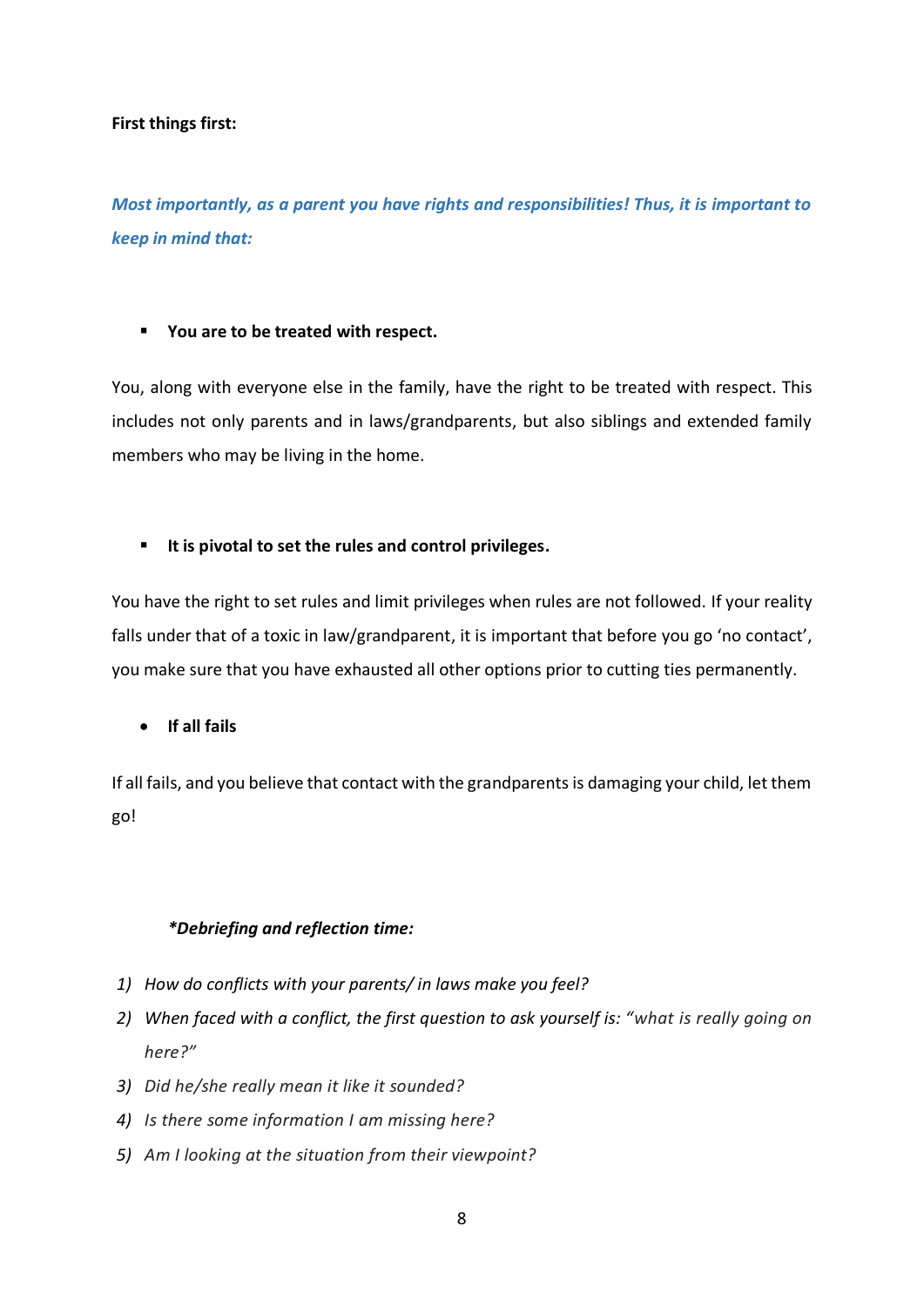- *6) Have I attempted to put the shoe on the other foot?*
- *7) Is my tone filled with accusations or compassion?*
- *8) Am I attempting to isolate myself or press in closer to find a resolution?*
- *9) Am I fighting for a win or fighting for peace?*
- *10) Are my feelings and emotions rational or running wild?*
- *11) If people I respected (outside of my family) were to hear my words, would I be embarrassed?*
- *12) Am I expecting more from this person than they are equipped to give?*
- *13) Have I thought of ways to compromise?*
- *14) Am I offering them the benefit of the doubt or jumping to conclusions?*
- *15) Am I letting love and grace lead my words or anger and disappointment?*
- 16) Have I really tried to communicate?
- 17) Did I manage to make my difficult grandparent/ in law aware of how their actions affect me and my children?
- 18) Have I tried setting boundaries?
- 19) What about limited or supervised contact?

# **Activity: 'Monumental'**

Time: 15 to 20 minutes

Family Group Size: Any

Materials: Random items that you may find at home; a camera is optional

## **OBJECTIVES**

- To understand our different perceptions of conflict, keeping in mind the age difference.
- To consider a different perspective on what we value most.
- To learn techniques to better handle conflict.
- To build trust and to unlearn things which we have taken for granted as a family.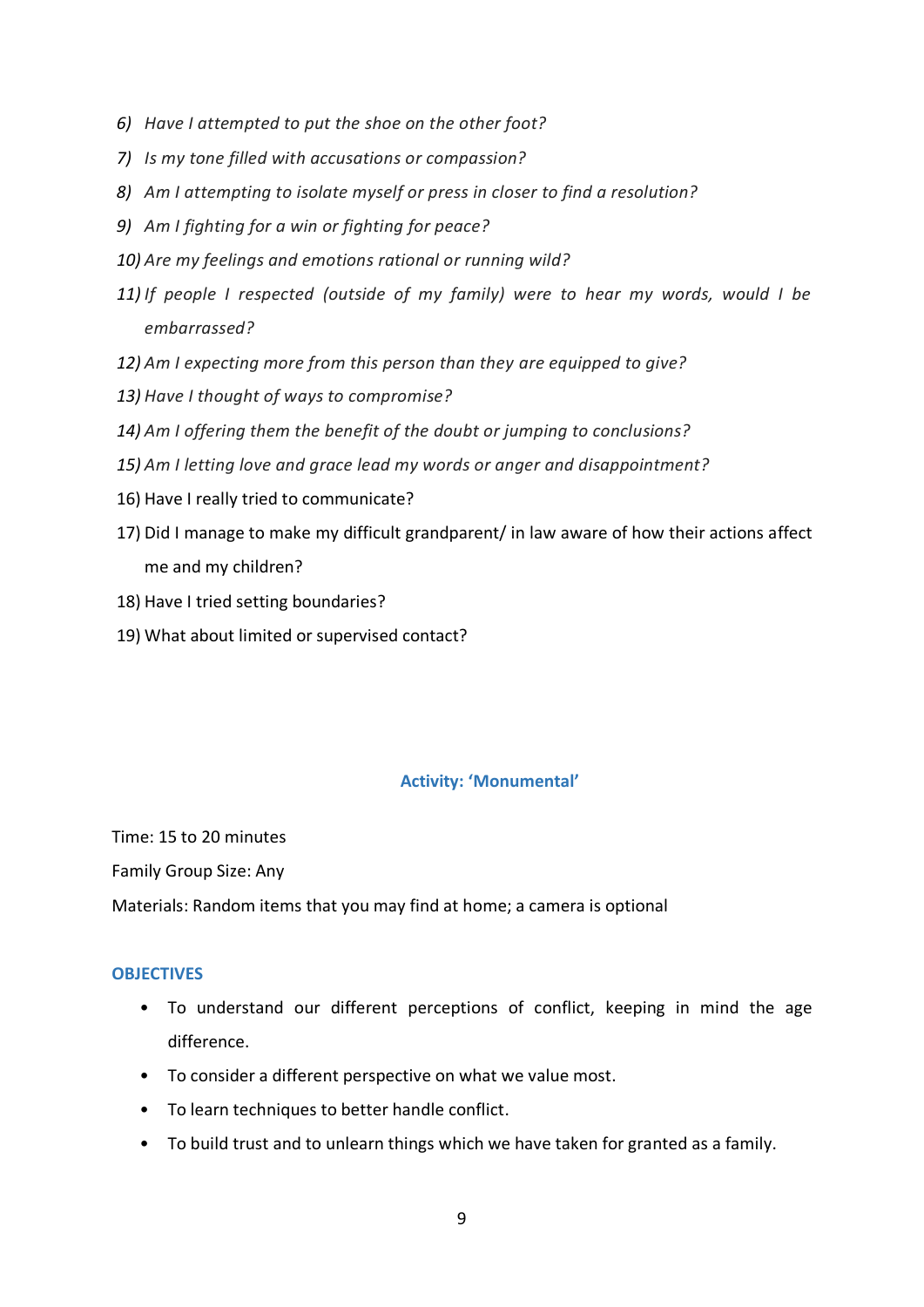- To understand that how we deal with conflict impacts ourselves, our family members and even our outside peers.
- To remember that family can be the most valuable asset in the world.

This activity helps family team members to:

- (1) create collaboratively
- (2) review and recap the concept of conflict resolution
- (3) become more comfortable with conflict,
- (4) consider the positive aspects of conflict, and
- (5) understand the possible benefits to themselves and the other family members.

Mode: After family lunch, ask everyone to bring back one or two random items (spoon, a book, a plant). Make sure to tell them they will be able to retrieve their items at the end of the session. If the family is big enough to create teams, go ahead. Tell team members they are to create a monument to the concept of conflict resolution, which they will be presenting to the family. Each part of the monument needs to represent something specific they learned about the concept. Each family must contribute at least one random item, and it is up to the team to creatively make it fit with the theme of the monument. Allow 10 to 15 minutes and begin the presentations.

Tips: Take a picture of each family member/team with their monument as a takeaway and a great memory trigger. These will be the memories which everyone will forever cherish!

#### Discussion Questions

- 1. In what ways did you collaborate to build your monuments?
- 2. What was challenging?
- 3.What was fun?
- 4. What will you remember?

10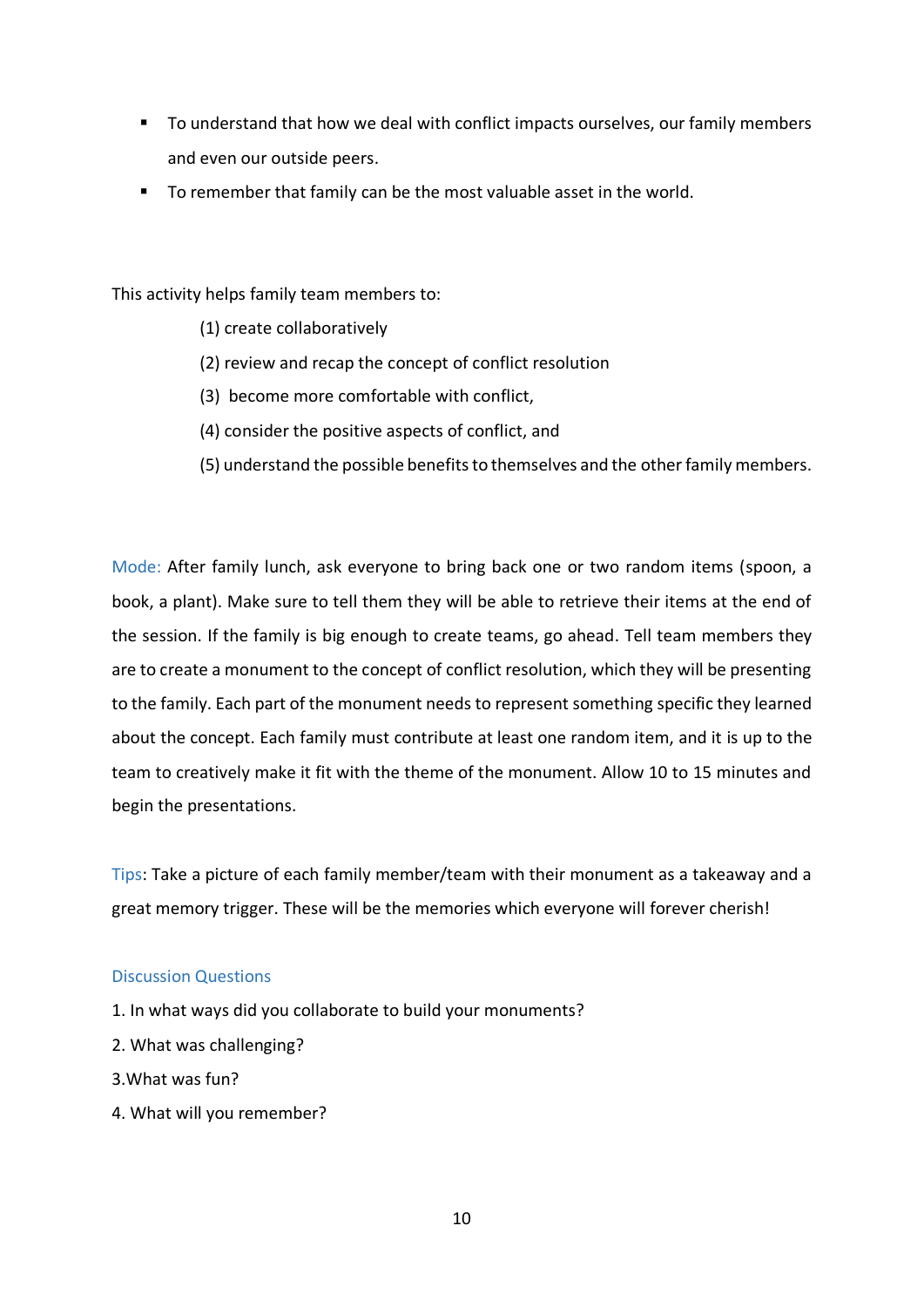

# **Further discussion questions post activity:**

- 1. Were your in laws/ grandparents' perspectives different from your perspective?
- 2. What were some things you learned by considering another's perspective?
- 3. Does discussing conflict like this make it "less scary"? In what ways?
- 4. Is conflict good or bad?
- 5. What are some ways in which conflict is detrimental to the family?
- 6. What are some ways in which conflict enriches the family?
- 7. How can you all understand each other better?